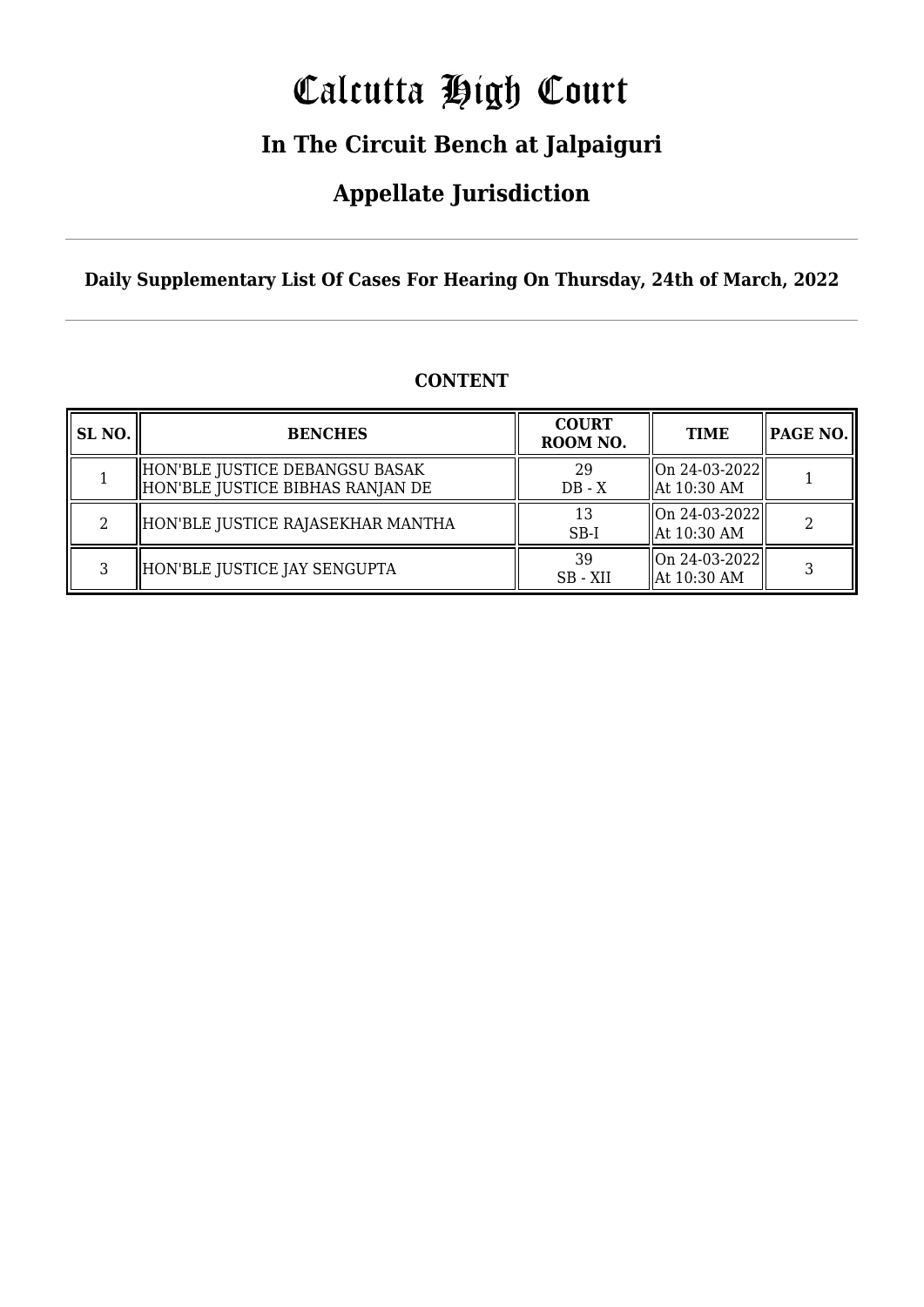

## Calcutta High Court **In The Circuit Bench at Jalpaiguri Appellate Side**

**DAILY CAUSELIST For Thursday The 24th March 2022**

**COURT NO. 29**

**DIVISION BENCH (DB - X)**

**AT 10:30 AM**

**HON'BLE JUSTICE DEBANGSU BASAK HON'BLE JUSTICE BIBHAS RANJAN DE (VIA VIDEO CONFERENCE)**

**FROM PRINCIPAL BENCH**

#### **APPLICATION FOR ANTICIPATORY BAIL**

|   | CRM(A)/133/2022 | <b>ENAMUL HAQUE</b><br>VS                                    | JEENIA RUDRA    |  |
|---|-----------------|--------------------------------------------------------------|-----------------|--|
|   |                 | State of West Bengal                                         |                 |  |
| 2 | CRM(A)/134/2022 | SUBHASH BANIK@SONA<br>VS                                     | JEENIA RUDRA    |  |
|   |                 | State of West Bengal                                         |                 |  |
|   |                 | <b>APPLICATION FOR BAIL</b>                                  |                 |  |
| 3 | CRM(DB)/70/2022 | JALEKA BEGAM@DIPIKA<br>AND ORS<br>VS<br>State of West Bengal | MADHUSHRI DUTTA |  |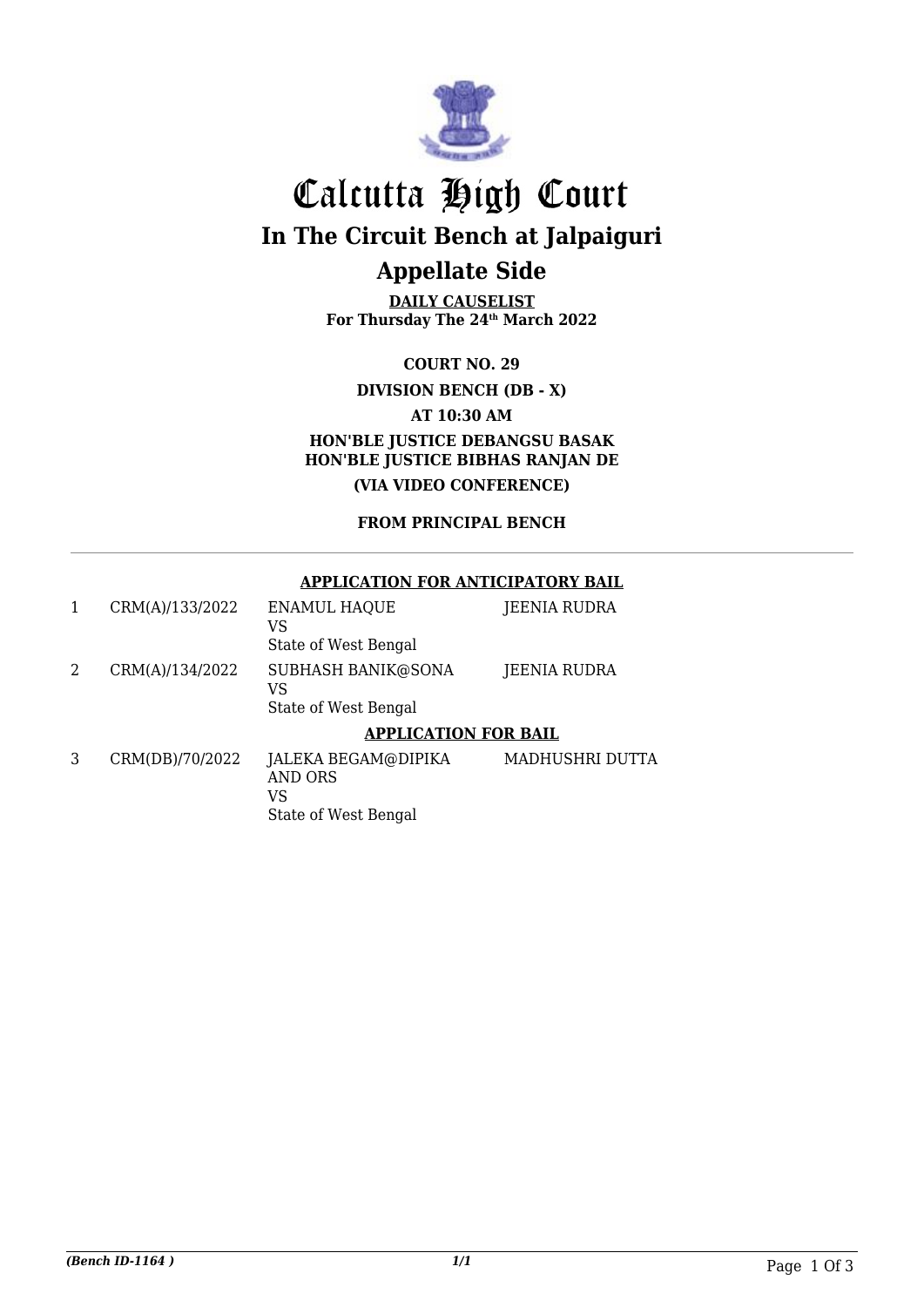

## Calcutta High Court **In The Circuit Bench at Jalpaiguri Appellate Side**

**DAILY CAUSELIST For Thursday The 24th March 2022**

**COURT NO. 13 SINGLE BENCH (SB-I) AT 10:30 AM HON'BLE JUSTICE RAJASEKHAR MANTHA (VIA VIDEO CONFERENCE)**

**FROM PRINCIPAL BENCH**

#### **NEW MOTION**

1 WPA/717/2022 DILIP KUMAR GHOSE AND ORS VS THE DISTRICT MAGISTRATE COOCH BEHAR AND ORS TAPAS DHAR